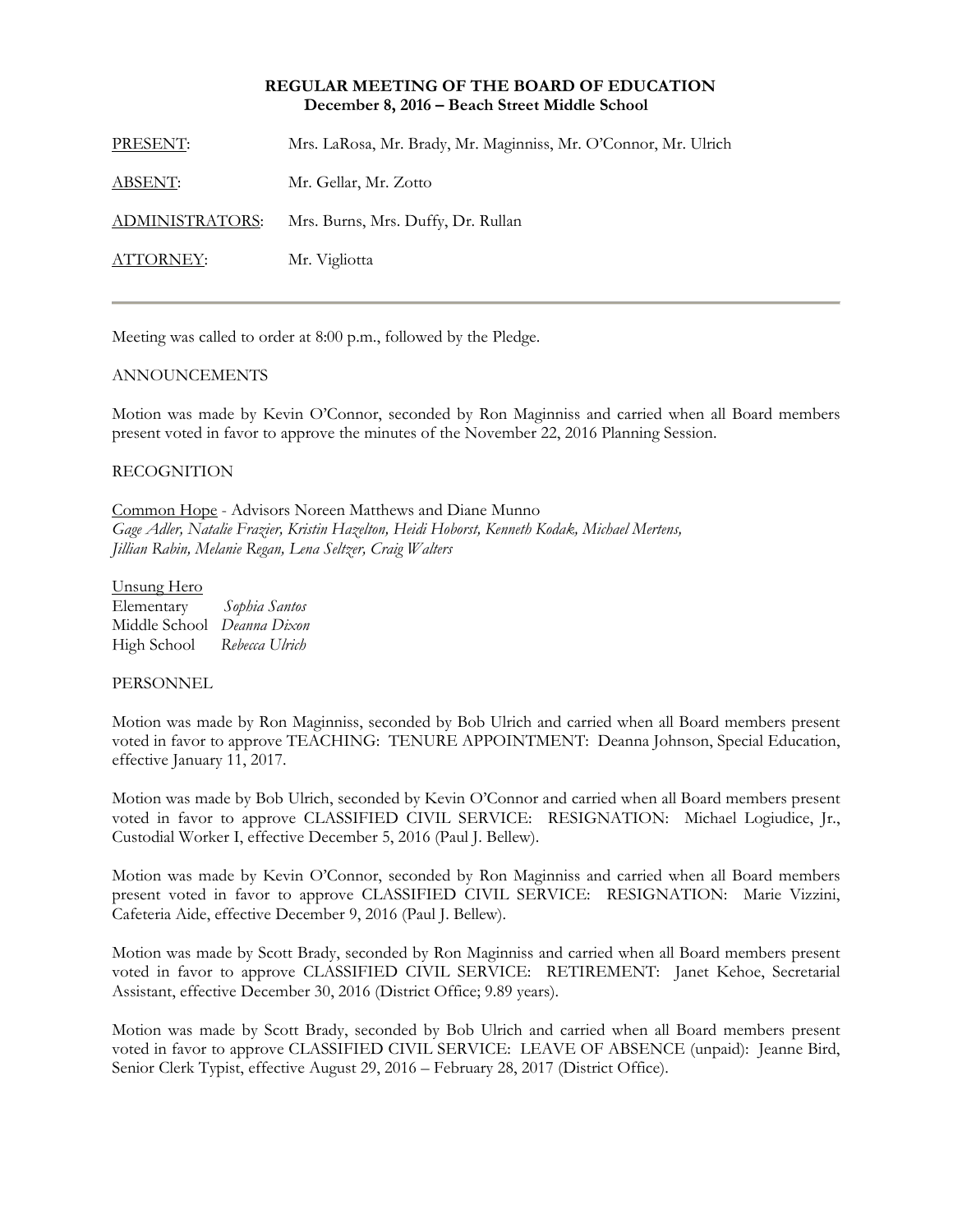Motion was made by Kevin O'Connor, seconded by Ron Maginniss and carried when all Board members present voted in favor to approve CLASSIFIED CIVIL SERVICE: LEAVE OF ABSENCE (unpaid): Diane Greene, Special Education Aide, effective December 5, 2016 – June 30, 2017 (High School).

Motion was made by Kevin O'Connor, seconded by Scott Brady and carried when all Board members present voted in favor to approve CLASSIFIED CIVIL SERVICE: CONTINGENT APPOINTMENT: Kim Hujik, Senior Clerk Typist, effective December 19, 2016 (District Office; Step 1; replacing J. Bird {on leave}).

Motion was made by Kevin O'Connor, seconded by Ron Maginniss and carried when all Board members present voted in favor to approve CLASSIFIED CIVIL SERVICE: SUBSTITUTE CUSTODIAN (\$10.75 hour): Kenneth Finn, effective December 9, 2016.

Motion was made by Ron Maginniss, seconded by Bob Ulrich and carried when all Board members present voted in favor to approve CLASSIFIED CIVIL SERVICE: SUBSTITUTE FOOD SERVICE WORKER (\$10.75 hour): Michele Jackala, effective December 9, 2016.

Motion was made by Scott Brady, seconded by Ron Maginniss and carried when all Board members present voted in favor to approve CLASSIFIED CIVIL SERVICE: SUBSTITUTE GUARD (\$18.00 hour): Peter Andromanakos, effective December 9, 2016; \*Harold Dean, effective December 9, 2016; \*Roberto Friedlander, effective December 9, 2016; \*Salvatore Innace, effective December 9, 2016; Georgette Kipling, effective December 9, 2016.

Motion was made by Kevin O'Connor, seconded by Ron Maginniss and carried when all Board members present voted in favor to approve CLASSIFIED CIVIL SERVICE: SUBSTITUTE GUARD (\$21.00 hour): \*Robert Bastides, effective December 9, 2016; Robert Kearney, effective December 9, 2016; Alfred Troisi, effective December 9, 2016.

Motion was made by Scott Brady, seconded by Kevin O'Connor and carried when all Board members present voted in favor to approve OTHER: CLUBS/ADVISORS 2016-2017: HIGH SCHOOL: Band Music, David Kaufman; \*Sets Director, All Productions, Michael Rocco (shared with Elaine Longo). UDALL ROAD MIDDLE SCHOOL: Set Design, Musical Production, Janet Wolfe.

Motion was made by Ron Maginniss, seconded by Kevin O'Connor and carried when all Board members present voted in favor to approve OTHER: CURRICULUM WRITING 2016-2017: Mathematics: Beth Crimi.

Motion was made by Bob Ulrich, seconded by Ron Maginniss and carried when all Board members present voted in favor to approve OTHER: REGENTS REVIEW PROGRAM 2016-2017: Alissa Ferrucci; Edward Jablonski; Noreen Matthews.

Motion was made by Kevin O'Connor, seconded by Bob Ulrich and carried when all Board members present voted in favor to approve OTHER: INSTRUCTIONAL SWIM AND FAMILY SWIM PROGRAM 2016- 2017: LIFEGUARDS (\$10 per hour): Kiersten Comer.

Motion was made by Bob Ulrich, seconded by Ron Maginniss and carried when all Board members present voted in favor to approve OTHER: HOMEBOUND INSTRUCTOR (\$30 per hour): Jillian Bohnaker, effective December 9, 2016.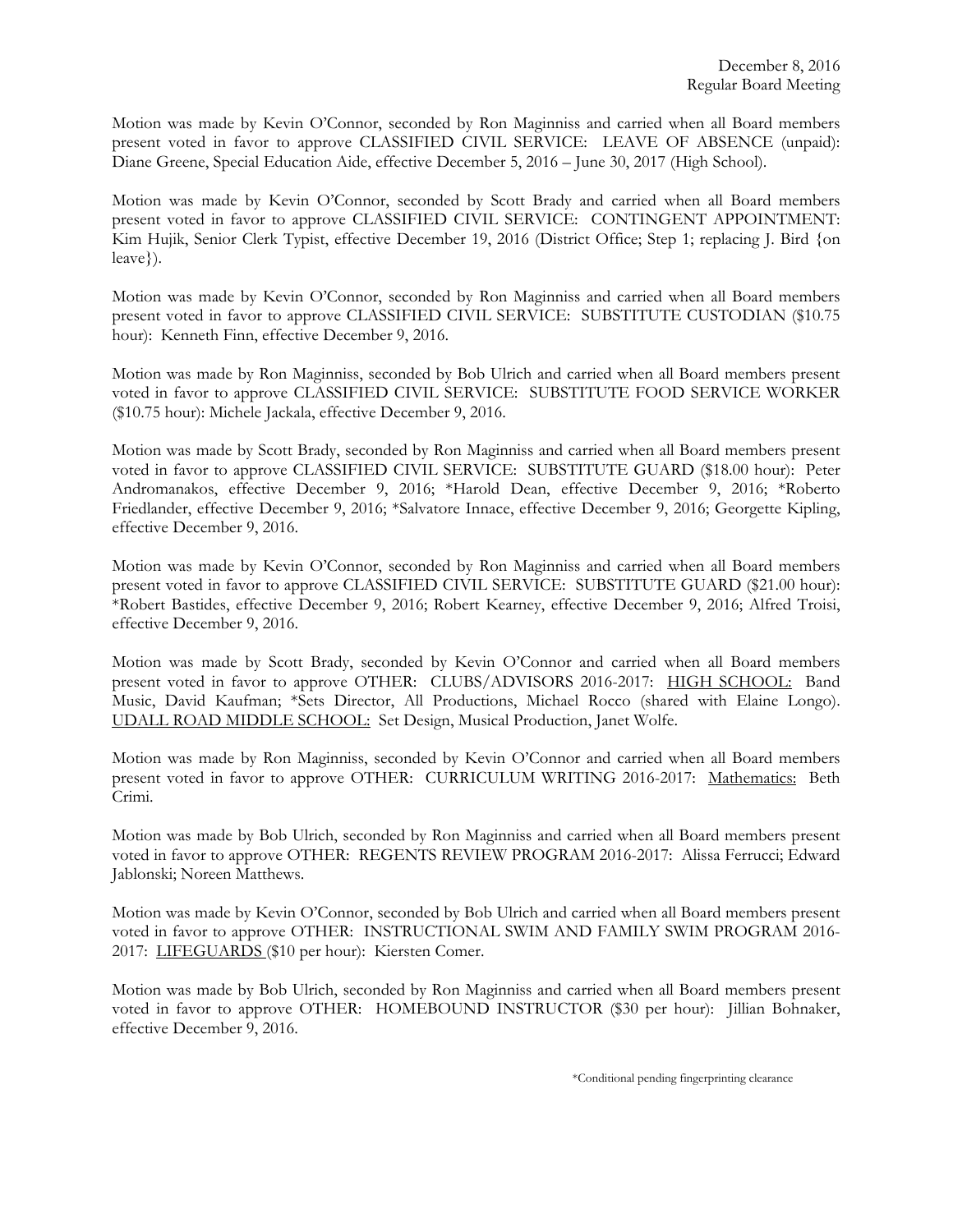# CURRICULUM UPDATE

Dr. Rullan informed the audience that the International Baccalaureate five-year self-study has been completed, Google training continues for faculty and staff, several high school art students from the Life Skills class had their artwork featured in the 2017 calendar entitled "Celebrating Diversity", and several 4th and 5th grade elementary students had their artwork displayed at the annual New York State School Boards Association Conference in Buffalo. Approximately one dozen high school music students recently performed in the 2016 NYSCAME All-County Band, Chorus & Orchestra festival in Northport, three high school students performed at the Eastman School of Music at the University of Rochester and Paul J. Bellew student Sophia Stehlik was selected to have her original music composition, "Avalanche", featured at the NYSSMA Young Composer Honors Concert held in Rochester. High School health educators are teaching the mental health unit to classes and middle school health education students are presenting alcohol, tobacco and other drug projects.

Motion was made by Bob Ulrich, seconded by Ron Maginniss and carried when all Board members present voted in favor to approve the following Course Name Change: Food and Nutrition *to* Introduction to Culinary Arts.

Motion was made by Kevin O'Connor, seconded by Ron Maginniss and carried when all Board members present voted in favor to approve the following New Course Proposals: Introduction to Science Research 7H, Science Fair Research 8H, Introduction to Sports Science.

Motion was made by Bob Ulrich, seconded by Ron Maginniss and carried when all Board members present voted in favor to approve the following Curriculum Writing Projects: American Sign Language 4, American Sign Language 121 (Adelphi); IB Chemistry SL/H; Introduction to Culinary Arts; Introduction to Science Research 7H; Science Fair Research 8H; Introduction to Sports Science.

### REPORT OF BOARD COMMITTEES

Finance Committee: Scott Brady reported on the meeting held on 12/6/16. Items reviewed included the October treasurer's report; October extra-curricular report; October payroll summary; June and October financial statements; claims audit report and November system manger audit trail report. Also reviewed were warrants, payroll certification forms, surplus items, donation for antimicrobial cleaning of wrestling mats and 2016-2017contracts for Deer Park UFSD, Bellmore UFSD and Mill Neck Interpreter Service. Mrs. Duffy also reviewed the 2016 Risk Assessment Update Report from Cullen & Danowski, LLP.

Policy Committee: Scott Brady reported on the meeting held on 12/6/16. The committee reviewed the Instructional Section of the Policy Manual Sections 8410 - 8490 and made minor revisions. The First Reading of these policies will take place on 1/8/2017.

Audit Committee: Kevin O'Connor reported on the meeting held during the Finance Committee meeting on 12/6/2016. Don Hoffmann and Richard Coffey of Cullen & Danowski, LLP presented the 2016 Risk Assessment Update Report which was accepted by the committee. The Corrective Action Plan will be approved by the Board at the next meeting.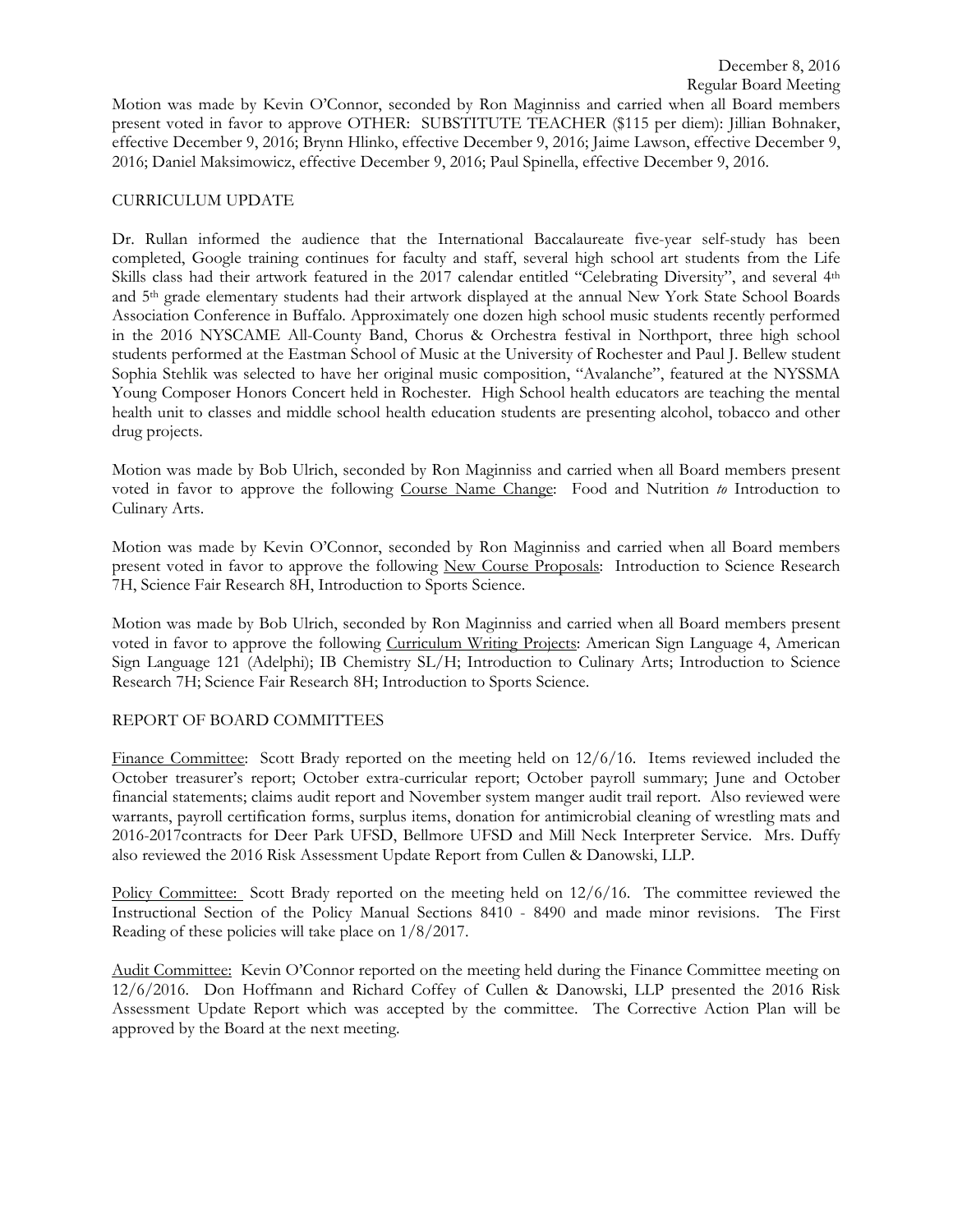Buildings and Grounds: Kevin O'Connor reported on the meeting held on 12/6/16. Items discussed included winter permits for gym use, allowing Divine Rhythms to sublet the art room at Westbrook for instructional workshops, a donation of antimicrobial cleaning of wrestling mats, lead testing compliance, and the Westbrook sprinkler installation is almost complete. Mrs. Burns and Mr. Bosse met with a representative from the Islip Town Department of Public Works regarding flooding at the Beach Street Middle School footbridge. A waste line repair at the high school will be done by custodial staff during the holiday recess.

Health and Wellness Committee: Mrs. Burns reported on the meetings held on 11/15/16 and 12/7/16. Items discussed at the 11/15/16 meeting were the financial report, a possible 5K Run in October 2017, the Suffolk County Social Host Law informational flyer, release of the newsletter in January, an opioid awareness event held by the "Women of West Islip" and a "Mindfulness" pilot program at Manetuck and Bayview this year. Items discussed at the 12/7/16 meeting were the financial report, the 5K Glow Run/Walk in October 2017, finalization of the newsletter and exploring a "Shed the Meds" event for the spring. The next meeting will take place on Thursday, January 12, 2017 at 9:30 a.m. in the cafeteria at P.J. Bellew.

Committee on Special Education/Preschool Special Education: Ron Maginniss reported on the meeting held on 12/8/2016. Items discussed included CSE and CPSE recommendations, student placements and an update on the services of the high school Transition Coordinator.

DASA Committee: Dr. Rullan reported on the meeting held on 11/15/16. Items discussed included preliminary results of a survey, parent and community involvement, legal ramifications of social media and an 8<sup>th</sup> grade workshop for students and parents. Dr. Rullan also congratulated the winners of the Unsung Hero Award.

### FINANCIAL MATTERS

The treasurer's report for October was presented. Beginning balance as of 9/30/2016: \$36,450,176.59; ending balance of  $10/31/2016$ : \$27,672,385.88

Motion was made by Ron Maginniss, seconded by Kevin O'Connor, and carried when all Board members present voted in favor to approve Budget Transfers 3337 – 3338.

Motion was made by Bob Ulrich, seconded by Ron Maginniss, and carried when all Board members present voted in favor to approve donation from SaniTech Services for antimicrobial cleaning of Wrestling Room and Wrestling Competition Mats valued at \$1,200.00.

Motion was made by Bob Ulrich, seconded by Scott Brady, and carried when all Board members present voted in favor to approve the following 2016-2017 Contracts: Bellmore UFSD; Mill Neck Interpreter Service.

Motion was made by Kevin O'Connor, seconded by Ron Maginniss, and carried when all Board members present voted in favor to approve 2016-2017 Health Service Contract: Deer Park UFSD - \$6,247.43.

Motion was made by Bob Ulrich, seconded by Ron Maginniss, and carried when all Board members present voted in favor to approve the following surplus items:

Scott Foresman Science Textbooks ISBN #978-0-328-30695-4 {400}

Scott Foresman Science audio text ISBN #032814354 {1}

Scott Foresman Science DVD ISBN #032810149-X {1}

Discovery Works Science textbooks ISBN #978-0-395-98682-0 {176}